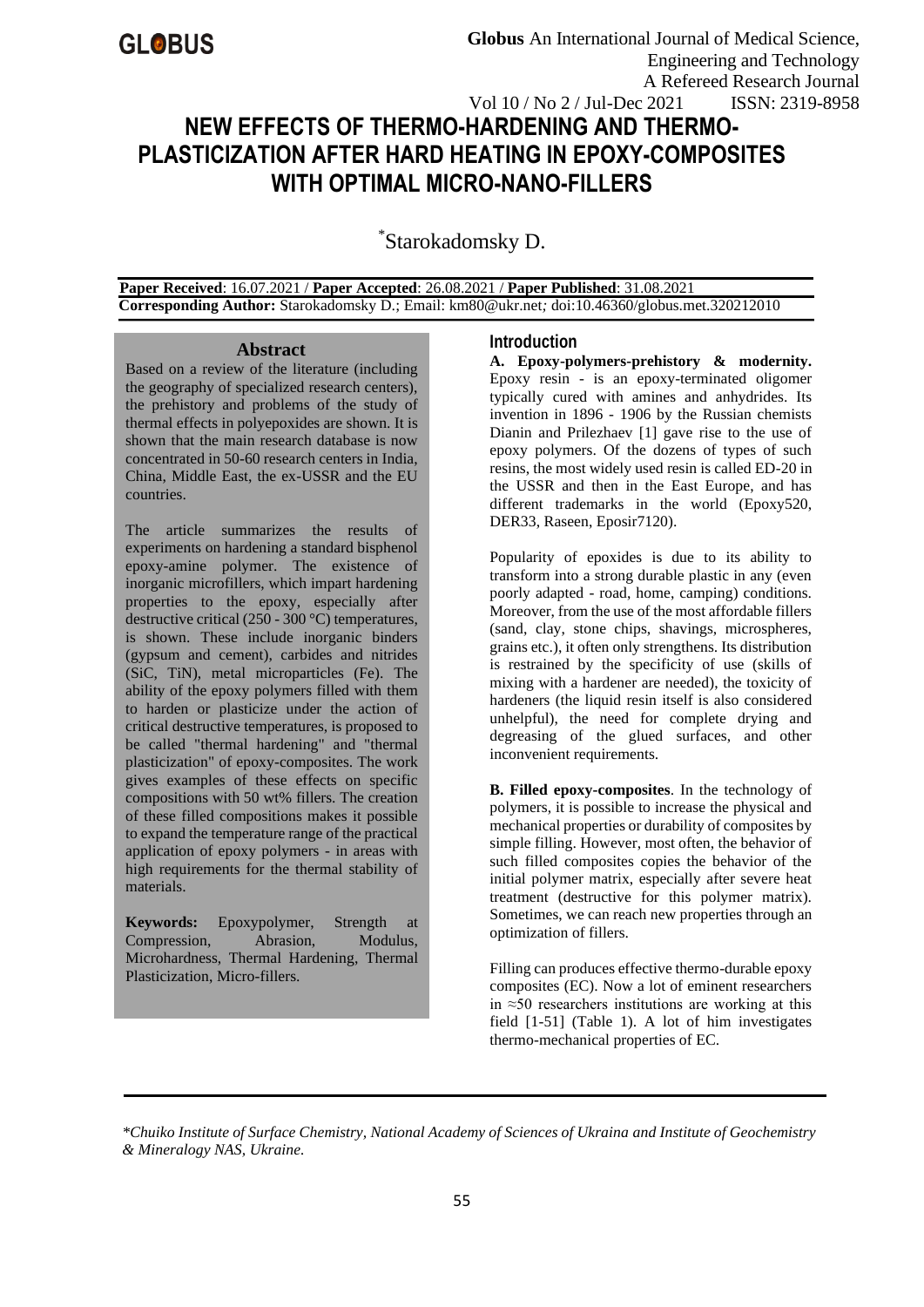## **Table 1: The Research Collectives with Regular or Creative Publications in Field of Thermo-Durability or Thermo-Mechanics of Epoxy Composites (EC), in 2017** − **2021 (selectively, estimated**

| ×<br>$\sim$<br>۰, |  |
|-------------------|--|

|                                                       | ווסוו                                |                                               |
|-------------------------------------------------------|--------------------------------------|-----------------------------------------------|
| Researchers (official @-mail)                         | <b>Affiliation</b>                   | <b>Field</b>                                  |
| Starokadomsky<br>$[1,4-16]$ ,<br>D.                   | Chuiko<br>Institute<br>of<br>Surface | Filled EC for repair & advanced               |
| Gorelov B. [11], S. Shulga, N,                        | Chemistry & Natural Sci. History     | devices                                       |
| Sigareva $\&$<br>M.<br>Reshetnyk;                     | Museum,<br>Nat.<br>Academy<br>of     |                                               |
| km80@ukr.net                                          | Sciences, Ukraine                    |                                               |
| Danchenko Yu., M Kachomanova,                         | Kharkov Nat. Univ. of Build &        | acid-base interaction role in fire-           |
| Y<br>$[17-19]$<br>Barabash                            | Architecture, Ukraine                | resist. filled EC                             |
| u_danchenko@ukr.net                                   |                                      |                                               |
| A. Mostovoy, Yu. Kadykova & A.                        | Engels Institute of Technology,      | EC with chromites, graphites,                 |
| $[22-23]$ Mostovoy<br>Yakovlev                        | Yuri Gagarin State Technical         | polytitanates                                 |
| 19@rambler.ru                                         | Univ. of Saratov Russia              |                                               |
| A. Bekeshev, L. Tastanova & M.                        | K. Zhubanov Aktobe Regional          |                                               |
|                                                       |                                      | Filled epoxy composites                       |
| Akhmetova [22] lyazzatt@mail.ru                       | State<br>University,<br>Aktobe,      |                                               |
|                                                       | Kazakhstan                           |                                               |
| T.A. Nizin, V.P. Selyaev, D.R.                        | Mordovsky University & Kazan         | Climatic<br>durability<br>of<br>epoxy         |
| Lowland & A.Sulejmanov [24]                           | State Archit.-Build. Univ. Russia    | polymers                                      |
| Sulejmanov@kgasu.ru                                   |                                      |                                               |
| E. Kupriyanova & V. Osipchik, T.                      | Armokom-Center,<br>Moscow<br>&       | Durability of Epoxy-binders                   |
| Kravchenko, A.<br>Pachina,<br>Т.                      | Mendeleev Russ. Chim. - Tech.        |                                               |
| Morozova <sup>[25]</sup>                              | Univ., Moscow Russia                 |                                               |
| L.A. Gnibeda, V.M. Mikhalchuk;                        | <b>Donetsk National University</b>   | thermoresist.EC-coatings<br>with              |
| V.A. Krotova. [26]                                    |                                      | $SiO2 \& TiO2$                                |
| Vovchenko, L., Lozitsky,<br>O.,                       | Shevchenko<br>National<br>Taras      | EC with multiphase Fe, TiO <sub>2</sub> , C - |
| L.,<br>Matzui,<br>Oliynyk<br>$V.\&$                   | University of Kyiv (Dep. Phys.&      | nano-fillers                                  |
| Zagorodnii V [27]                                     | Dep. Radiophys.), Ukraine            |                                               |
| Alexander J., Augustine B. &                          | Sathyabama University, Jeppiaar      | Basalt/epoxy<br>composites:                   |
| Paudel<br>A.<br>$[28]$                                | India                                | hygrothermal effexts                          |
| vsjalexander@gmail.com                                |                                      |                                               |
| M. Pawar, A. Patnaik & R. Nagar                       | Malaviya National Institute of       | Epoxy-granite<br>composites:                  |
| [29] patnaik.amar@gmail.com                           | Technology, Jaipur, India            | thermo-mech, properties                       |
| O. Daramola, O. Akintayo, J.                          | Dep. of Metallurgical and Mater.     | epoxy-silica<br>silicate<br>$\&$<br>clay      |
| $\&$<br>Olajide,<br>Е.<br>Sadiku<br>$\left[30\right]$ | Engin., Federal Univ. of Techn.,     | composites                                    |
| oodaramola@futa.edu.ng;                               | Akure, Nigeria & Inst. of Nano-      |                                               |
| ojaythompsoms@yahoo.com                               | Engin. Res; Tshwane Univ. of         |                                               |
|                                                       | Technology, Pretoria                 |                                               |
| Y. Sun, L. Chen, J. Lin [31]                          | Key Lab. of Condition Monitor. &     | Conductivity of epoxy composites              |
|                                                       | Control<br>for<br>Power<br>Plant     |                                               |
|                                                       | Equipment, North China Electric      |                                               |
|                                                       | Power Univ.                          |                                               |
| D. Shen, Z. Zhan, Z. Liu, J. Yu [32]                  | Kunming Univ. of Sci. and Techn.,    | EC filled with silicon carbide                |
|                                                       | China & Ningbo Inst. of Materials    |                                               |
| zl_zhan@sohu.com                                      |                                      | nanowires: thermo-conductivity                |
|                                                       | Chinese<br>Techn.<br>and Engin.,     |                                               |
|                                                       | Academy of Sciences                  |                                               |
| D. Matykiewicz [33]                                   | Institute of Mat. Technology, Fac.   | Fiber<br>$\&$<br>EC:<br>powder                |
|                                                       | of Mech. Engin., Poznan Univ. of     | Thermomechanics                               |
|                                                       | <b>Technology Poland</b>             |                                               |
| M. Amin, M. Ali & A. Khattak [33]                     | Ghulam Ishaq Khan Institute of       | epoxy/silica composites:                      |
| abraiz.khattak@tdt.edu.yn                             | Sci. &<br>Techn.,<br>Eng.<br>Topi,   | thermal,<br>electrical<br>and                 |
|                                                       | Pakistan; City Univ. of Sci. &       | characterization                              |
|                                                       | Information<br>Tech.,<br>Peshawar,   |                                               |
|                                                       | Pakistan; Ton Duc Thang Univ.,       |                                               |
|                                                       | Ho Chi Minh City, Vietnam            |                                               |
| G. Xue, B. Zhang, M. Sun, J. Li, L.                   | College of Mat. Sci. & Chem.         | Epoxy/graphene-oxide adhesives:               |
| Wang & C. Song [34]                                   | Engin., Harbin Enginio Univ.; Inst.  | Thermal prop.                                 |
|                                                       | of<br>Petrochemistry;<br>Inst.<br>of |                                               |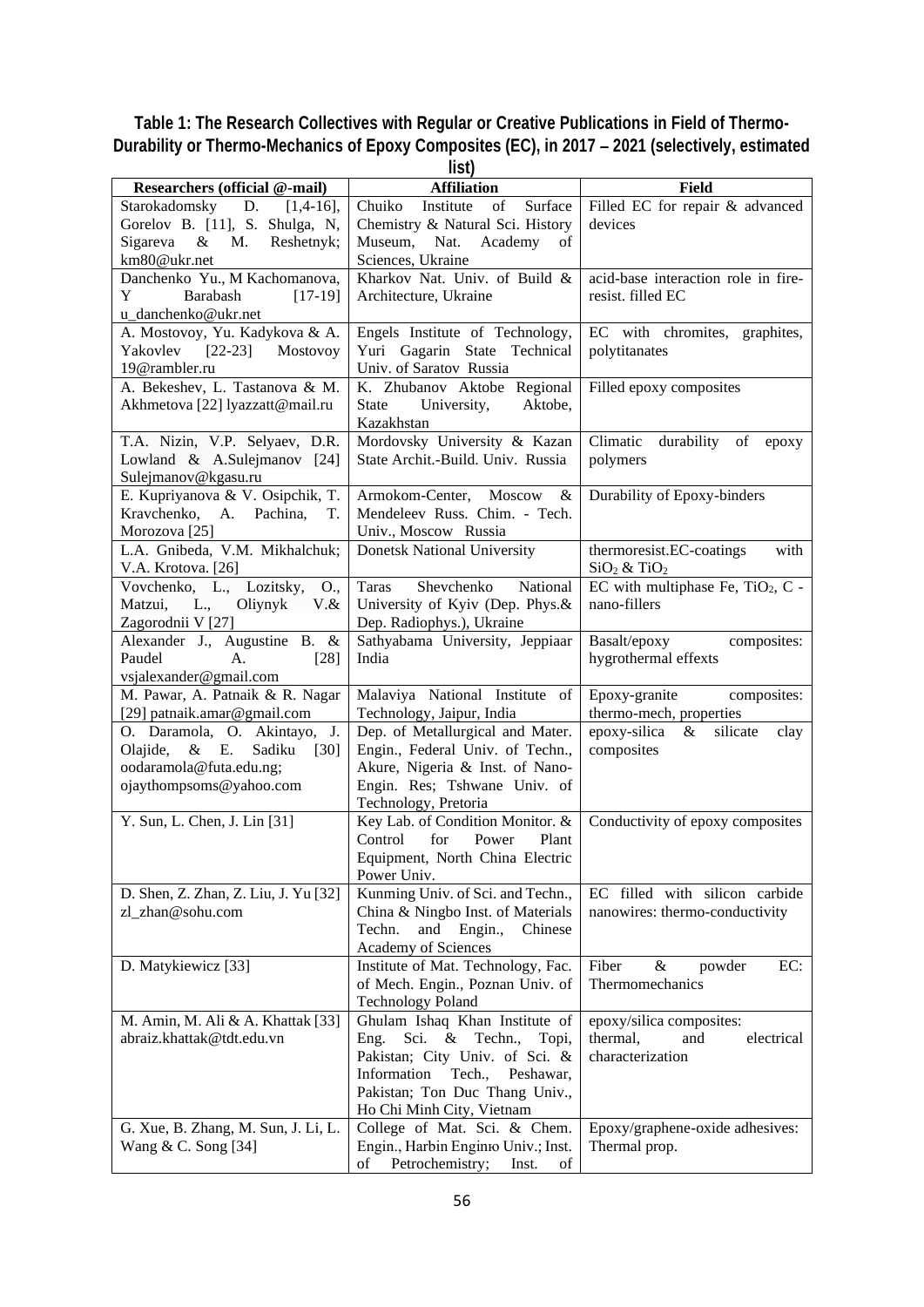|                                                                | Advanced Techn. Heilongjiang<br>Academy of Sciences, China                                                                         |                                                                     |
|----------------------------------------------------------------|------------------------------------------------------------------------------------------------------------------------------------|---------------------------------------------------------------------|
| J. Prabhudass & K. Palanikumar                                 | Sathyabama University & Sri Sai                                                                                                    | Coir-kenaf reinforced EC:                                           |
| [35] prabhu.mech@sairamit.edu.in                               | Ram Institute of Technology,                                                                                                       | Thermal prop.                                                       |
|                                                                | Tamilnadu, India                                                                                                                   |                                                                     |
| H. Sepetcioglu, A. Gunoz, M. Kara.                             | Selçuk University, Konya; Mersin                                                                                                   | Graphene/basalt EC: ageing &                                        |
| [36]                                                           | University, Turkey                                                                                                                 | mechanics                                                           |
| J. Wang, P Ren, F Ren, G Zhu, A                                | School of Materials Science and                                                                                                    | highly thermally conductive EC                                      |
| Sun, C You [37]                                                | Engineering, Xi'an University of                                                                                                   |                                                                     |
|                                                                | Technology, China                                                                                                                  |                                                                     |
| W. Guo, X. Wang, J. Huang, W.                                  | State Key Laboratory of Fire                                                                                                       | anti-flammable<br>self-<br>and                                      |
| Cai, L. Song, Y. Hu. [38]                                      | Science, University of Science and                                                                                                 | toughened phosphorylated EC                                         |
|                                                                | Technology of China                                                                                                                |                                                                     |
| B. Earp, J. Hubbard, A. Tracy, D.                              | School,<br>Postgraduate<br>Naval                                                                                                   | Electrical prop. of CNT EC for                                      |
| Sakoda, C. Luhrs [39]                                          | Monterey; United States Naval                                                                                                      | space                                                               |
|                                                                | Academy, Annapolis; USA                                                                                                            |                                                                     |
| A. Pai, R. Shetty, N. Gagan, N.                                | Manipal inst. of Techn.; Manipal<br>Acad. of high Education, India                                                                 | Thermo-mech.<br>of<br>coconut<br>endocarp ash reinforced EC         |
| Padmaraj, N.C. Kini [40]<br>R.T. Selvan, P.V. Raja, P. Mangal, | Department<br>of<br>Aerospace                                                                                                      | Recycling of epoxy glass & carbon                                   |
| N. Mohan, S. Bhowmik [41]                                      | Engineering, Amrita School of                                                                                                      | fiber composites                                                    |
| b_shantanu@cb.amrita.edu                                       | Engineering, India                                                                                                                 |                                                                     |
| C. Bogiatzidis, L. Zoumpoulakis                                | National Technical University of                                                                                                   | EC with Constr. Wastes: Thermal                                     |
| [42] k_bogiatzidis@hotmail.com                                 | Athens. Greece                                                                                                                     | analysis                                                            |
| Zhou T., Wang X., Liu X. & Xiong                               | Nanjing University of Science and                                                                                                  | Thermal conductivity of carbon                                      |
| D. ztltianle999@hotmail.com                                    | Technology, China                                                                                                                  | nanotube/micro-SiC/EC                                               |
| M. Li, C. Tang, L. Zhang, S. Qi [43]                           | Key Lab. of Polymer Sci, School                                                                                                    | conductive EC with nanowires &                                      |
|                                                                | of Sci., Northwestern Polytech.                                                                                                    | graphene oxide                                                      |
|                                                                | Univ., Xi'an, China                                                                                                                |                                                                     |
| Z. Oguz, A. Erklig, Ö. Bozkurt [44]                            | Muhendislik Faculty, Gaziantep                                                                                                     | Aging on Mech. Properties<br>&                                      |
| oguzeynal02@hotmail.com                                        | University, Ganziantep, Turkey                                                                                                     | Absorption<br>Water<br>of                                           |
|                                                                |                                                                                                                                    | Glass/Aramid EC                                                     |
| Zhou T., Wang X., Liu X. & Xiong<br>D. $[45]$                  |                                                                                                                                    | Thermal conductivity of EC $+$<br>carbon NT/microSiC                |
| EP Ayswarya, AB Nair, ET Thachil                               | Department of Polymer Science                                                                                                      | Rice-husk-ash & SiO2 - filled EC^                                   |
| [46] ethachil@cusat.ac.in                                      | and Rubber Technology, Cochin                                                                                                      | thermal prop.                                                       |
|                                                                | $% \left( \left( \mathcal{A},\mathcal{A}\right) \right) =\left( \mathcal{A},\mathcal{A}\right)$ of<br>Science<br>University<br>and |                                                                     |
|                                                                | Technology,<br>Kochi,<br>682<br>022                                                                                                |                                                                     |
|                                                                | Kerala, India                                                                                                                      |                                                                     |
| S Kumar, A Saha [47]                                           |                                                                                                                                    | Graphene/wood dust composites:                                      |
|                                                                | Indian Institute of Technology                                                                                                     | physical,<br>thermal<br>and                                         |
|                                                                | Guwahati, Guwahati, Assam, India                                                                                                   | characterization                                                    |
| T. Gao, F. Wang, Y. Xu, C. Wei, S.                             | School of Energy, Materials and                                                                                                    | Luteolin-based epoxy resin with                                     |
| Zhu, W. Yang                                                   | Chemical<br>Engineering,<br>Hefei                                                                                                  | heat resistance, mechanical and                                     |
| luhdo@hfuu.edu.cn [48]                                         | 99 Jinxiu Avenue,<br>University,                                                                                                   | flame retardant properties                                          |
|                                                                | Hefei, Anhui 230601, PR China                                                                                                      |                                                                     |
| Mousavi-Bafrouyi<br>S.,<br>Eslami-                             | Department<br>of<br>Mechanical                                                                                                     | Thermo effects in Carbon-basalt                                     |
| Farsani R. & Geranmayeh A. [49]                                | Engineering,<br>South<br>Tehran                                                                                                    | Fibers/Epoxy Hybrid Composites                                      |
|                                                                | Branch, Islamic Azad University,                                                                                                   |                                                                     |
|                                                                | Tehran, 15847-43311, Iran                                                                                                          |                                                                     |
| E. Saidane, D. Scida, R. Ayad                                  | Université<br>Alsace,<br>de<br>Haute                                                                                               | Thermo-mechanical behaviour of                                      |
|                                                                | de<br>Physique<br>Laboratoire<br>et                                                                                                | flax/green EC                                                       |
|                                                                | Mécanique Textiles EA 4365,                                                                                                        |                                                                     |
|                                                                | 68093, Mulhouse, France                                                                                                            |                                                                     |
|                                                                | el-hadi.saidane@uha.fr                                                                                                             |                                                                     |
| Y. Baghdadi, J. Sinno, K. Bouhadir,<br>Harb,<br>М.<br>S.       | American University of Beirut,<br>Liban & School of Chemical                                                                       | Thermal properties of graphitic<br>carbon nitride (g-C3N4)-based EC |
| Mustapha<br>(sm154@aub.edu.lb), D. Patra, A.                   | Engineering,<br>Alto<br>University,                                                                                                |                                                                     |
| Tehrani-Bag.                                                   | Espoo, Finland                                                                                                                     |                                                                     |
|                                                                |                                                                                                                                    |                                                                     |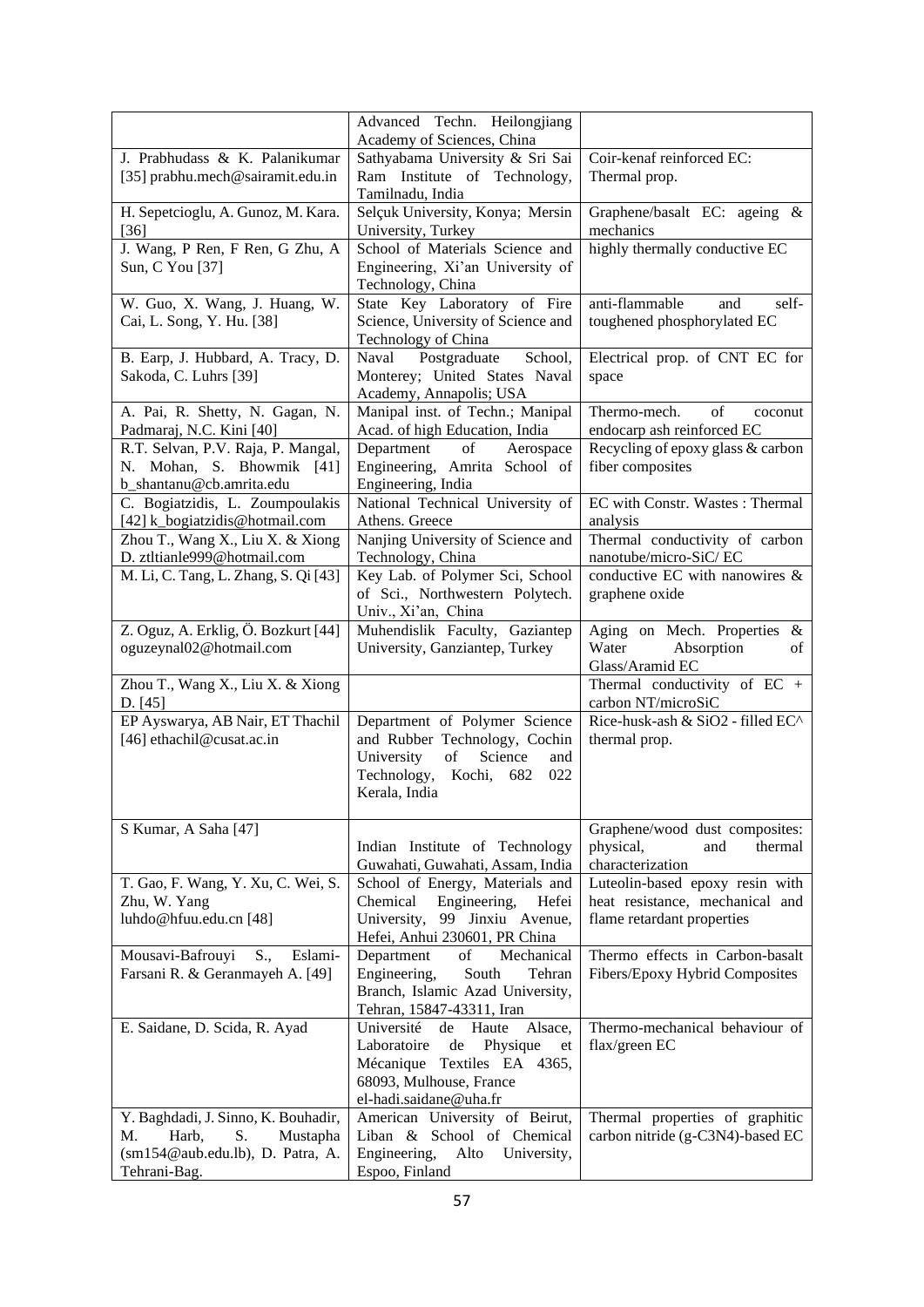Theory of the physical chemistry of filled thermoreactive polymers is well interpreted by the wellknown generalizing theory of Soviet chemist Lipatov [2], which has not lost its significance now. As you know, modern concepts of the structure of filled polymers provide for the existence of compacted boundary layers at the surface of the filler particles, plus a loosened (weakening) layer tens of microns thick [2, 2A]. The ability of the filler to reinforce is also associated with the formation of chains, frameworks, aggregates, and other own filler structures. In works of Starokadomsky, this model were expanded in polyepoxides [14] and polyacrylates [15]. The experimental hypotheses for reinforcing and thermo-reinforcing of epoxycomposites by filling were proposed in different works [1-44].

The working temperature range of pure and filled epoxy-polymer is limited by 200-250 °C. This is due to relaxation and destruction processes at these temperatures. Their study in recent years has allowed Gorshunov and Sichkar [3] to classify them into 5 types.

| $T, {}^{\circ}C$ (at $v=1$ Hz) | Eactivation, kJ/mol | <b>Kinetic Unit</b>                             |
|--------------------------------|---------------------|-------------------------------------------------|
| Minus $165 + 15$               | 1020                | Side groups $-CH_2$ , $-OH$ , etc.              |
| Minus $90 + -40$               | 30120               | Fragments of basic chain                        |
| $105 + -30$                    | 70140               | Linear segment or pulsed Stitched micro-volume  |
| $250 + 100$                    | 80100               | Decay of physical nodes (clusters, etc.)        |
| $390 + -40$                    | 144175              | disintegration of chemical bonds C-C, C-O, etc. |

| Table 2: (from [3]). Characteristics of Relaxation Processes (γδ) in An Epoxy Polyme৷ |  |  |  |
|---------------------------------------------------------------------------------------|--|--|--|
|---------------------------------------------------------------------------------------|--|--|--|

Table 2 shows that there are low-temperature transitions (which we will not touch upon) and hightemperature ones. There are no transitions in the range of practically applicable temperatures of 0 - 65 °C. The first of the high-temperature relaxation transitions is observed during soft heating of epoxypolymer (EP), which is widely used to complete post-processes and impart final properties to EP. These transitions have a relatively noticeable activation energy, and are responsible for the optimization of the structure at the supramolecular level. The optimizing and enhancing effect of these transitions is well known in the practice of using EP, which is why mild heat treatment has become a component of most technologies for producing cold curing epoxy materials [3].

Up to 150 ° C, the temperature has little effect on the EP-relaxation (although visually the materials turn yellow), and then the first signs of decomposition appear. Responsibility for them, in particular, is borne by  $\lambda$ -relaxation - or the decay of physical units. In epoxides, such are clusters, domains, spherulites, and a number of other pseudo crystalline formations. Resistance to these processes can already be considered an important property of an epoxy composite. However, with an increase in temperature, all epoxy composites undergo  $\lambda$ relaxation, and in parallel, already from 250 °C, signs of chemical destruction are clearly visible.

Table 1 indicates that it starts only from 350 °C, but in fact, the disintegration of chemical bonds becomes clearly visible already 100 °C earlier. Depending on the type of EP, in the range of 300- 350 °C, carbonization of a part of the polymer occurs, i.e. complete disintegration of chemical

bonds with "tarring" (koxation according Mostovoy [17-19]) of the composite. The fillers, however, can greatly inhibit the degradation process. Not the least role in this is obviously played by the heat capacity of the filler, the compaction of the polymer at its surface, and, in general, a decrease in the percentage of the burned-out polymer phase with its replacement with a non-combustible one.

Note that Gorshunov [3] made one of the best literary reviews of this topic. He admitted that the literature on thermal relaxation of polyepoxides, especially those filled with their composites, has not been identified or even absent. That is, 10 years ago the issue was not worked out at all - and there is too little evidence that the situation has changed dramatically. Since then, we have not found information about any epoxy composites that harden after exposure to destructive temperatures of 200-  $300 \degree$  C.

Of the thermal effects on the hardening of epoxy composites, only thermal relaxation methods of soft treatment at 50-120 ° C have been well studied and are widely used (which we will also touch upon in this work for comparison) [3-44]. However, thermosetting plastics are valuable because (unlike thermoplastics such as PE and PP) they do not melt/soften at 120-150 °C, and can partially replace stone and metal products.

#### **Formulation of the Problem**

Is it possible, by simple filling with affordable and cheap binders, to change the epoxy resin - to the level of a thermo-fire-resistant composite? A number of our [4-16] and other works [18, 29, 31,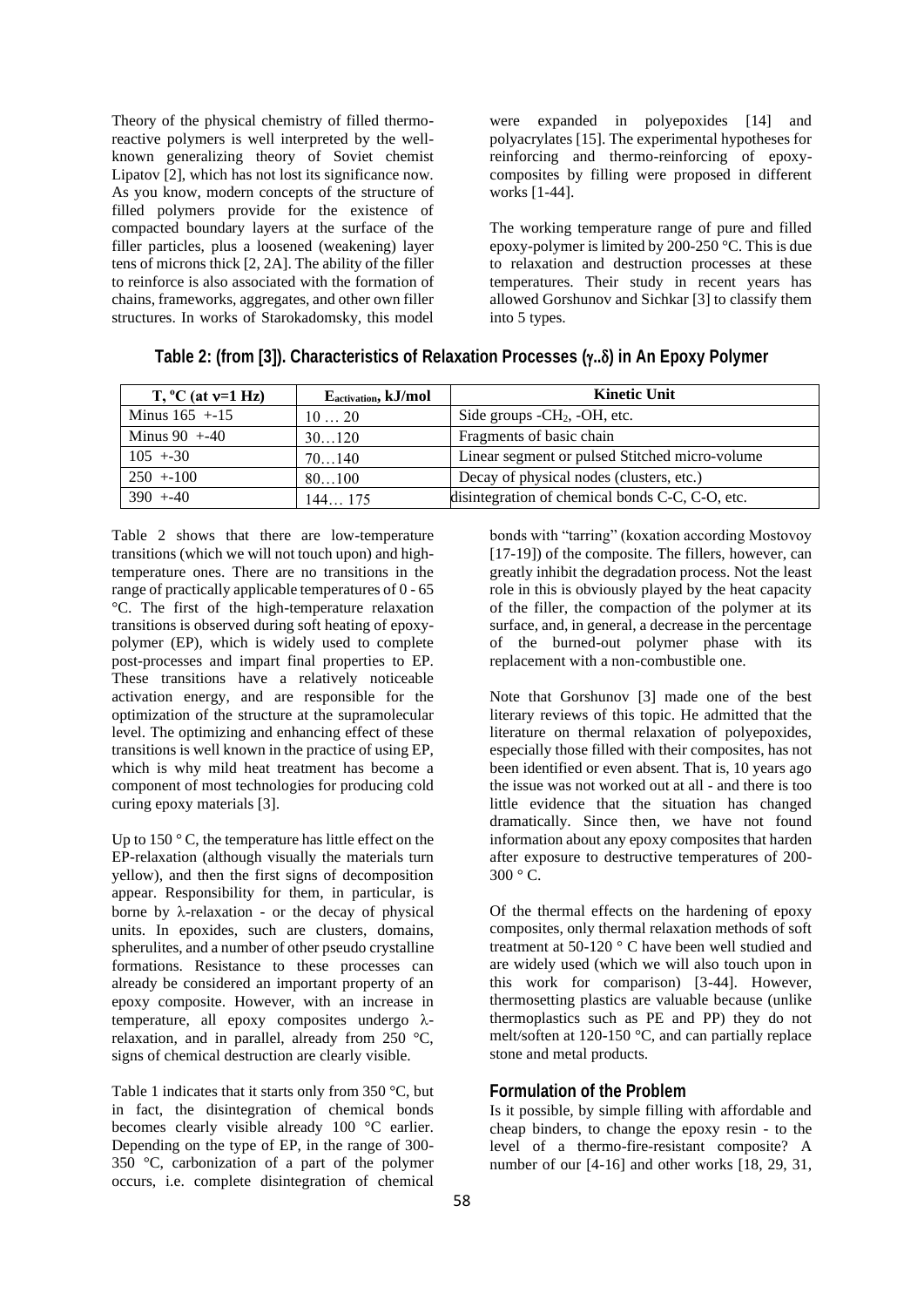34, 43, 44, 37] confirm this. But as regards the possibility of maintaining high (or simply sufficient) strength and durability after hard heating, there is much less work [4, 5, 12]. This is especially true for the basic indicators of strength (in compression, bending, abrasion, impact, etc.) and resistance (to oxidants, organosilvents, acids).

Note that this effect was first discovered in 2017 on epoxy composites with micronuclear iron [5]. In 2017, Starokadomsky first published a work with a cursory description of a new interesting effect hardening of an epoxy composite with micro-iron [5] after destructive heating of the composite. This effect looked strange and even artifact, but later it was observed on epoxy composites with silicates [4], gypsum [8, 10] and carbide [12, 16] fillers. Thus, we are talking about a phenomenon that allows the creation on the basis of conventional (non-heat-resistant) polymer components of epoxy composites with high durability (and even hardening & strengthening) of their characteristics in the "hot" range of 250 − 350 °C, which is uncharacteristic for plastics (even standard epoxy plastic).

Examples of the effects of thermo-hardening and thermo-plasticization.

This work shows an examples where the filling is capable of thermo-reinforcing a composite - in comparison with unfilled polymer and (sometimes) with a not-heated composite. These effects have not been covered in the literature, and I suggest to call them "thermo-strengthening" and "thermoplasticization" (when warming up improves flexibility / plasticity). The difference from the wellknown effects of polymers thermally reinforcing is discussed temperature. So, it is well-known that polyepoxides are strengthened by heating at 50-120 °C, but they can work no higher than 150 - 200 °C (when the final destruction begins). In our case, after such a "deadly" warming up for polyepoxides as 240 - 270 °C, these composites only improve the physical properties, or reduce them very insignificantly (by 5 - 15%, but not in 1.5 - 2 times as it happens with unfilled epoxy-polymer).

Figure 1 shows examples of thermal strengthening for a number of composite systems. All the microfilled composites taken after 250 °C gave a higher than H-polymer index, while without such heating only a composite with SiC was such. Note that the studied by us other nano-fillers and a number of micro-fillers (basalt fiber [6], magnetite [7], cellulose [9] etc.) do not give such effects, losing strength as shown in the example of polyepoxide with 0.01 wt% graphene oxide (sample GrOx,  $Fig.1)$ .



### **Figure 1: Compression Load (kgf) for Composites without Filling (H) and with 50 wt% SiC and Cement 1:1 (SiCZ), SiC, TiN, Cement M400 (Z), Gypsum G5 (G) and from 0.01 wt% Graphene Oxide (GrOx). Line H55 shows the Level for H after 55 °C, H250 - After 250°C (1 hour).**

From tab.3 it is clear, that discussed composites can be also plasticized after 250 °C. This is indicated by the possibility of deeper penetration of Rockewll-s SteelSphere - up to 60 microns or more (instead of 30-50 microns without 250 °C) - unlike the H-

polymer, which naturally loses plasticity after 250 °C. At the same time, fillers were found, the microhardness of which is almost insensitive to heating (see tab.1) or even grows after it (for marshalite).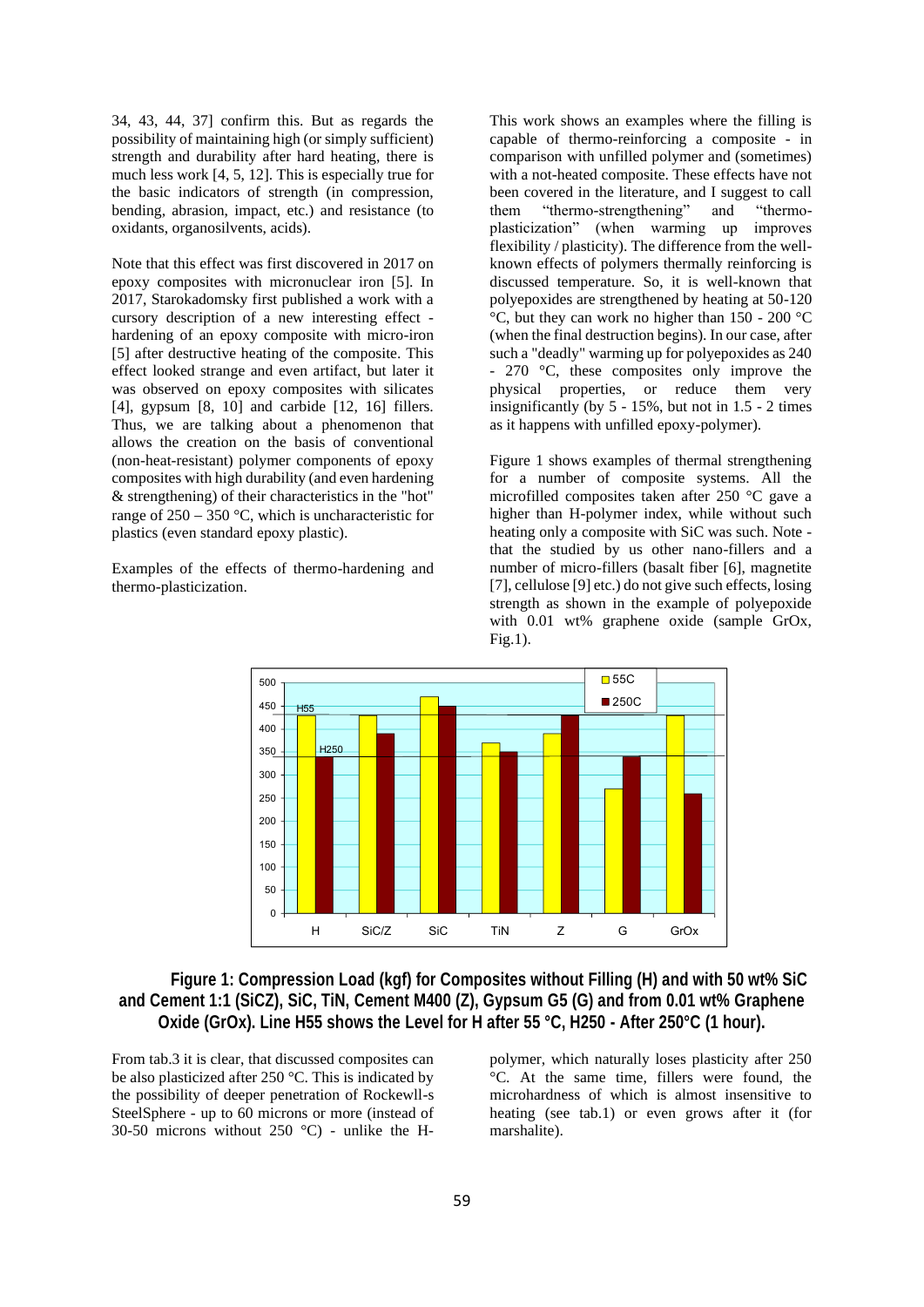**Table 3: Microhardness of the filled composites, at different thermal modes. Italic indicates the measurement at which or to which the sample was destructed. Designations for the destruction of samples: T - cracked, (T) - most samples in this series of tests were cracked.**

| Soft = $55^{\circ}$ C 5 h     | 20 mcm | 30     | 40        | 50           | 60        |
|-------------------------------|--------|--------|-----------|--------------|-----------|
| Unfilled (H)                  | 150    | 230    | 310       | 380          | 450 $(T)$ |
| S <sub>i</sub> C              | 210    | 300(T) | 420 $(T)$ | 550 (T)      | T         |
| <b>TiN</b>                    | 270    | 350    | 440 $(T)$ | 550(T)       | T         |
| SiO <sub>2</sub> (marshalite) | 400    | 500    | 550 $(T)$ | T            |           |
| Hard = $250$ °C 1 h           |        |        |           |              |           |
| Unfilled $(H)$                | 170    | 250    | 330(T)    | $\mathbf{T}$ |           |
| SiC                           | 210    | 330    | 430       | 530          | 570 (T)   |
| <b>TiN</b>                    | 180    | 300    | 370       | 460          | 500 $(T)$ |
| $SiO2$ (marshalite)           | 370    | 450    | 550       | 600(T)       | 700(T)    |

Another example of thermal hardening and thermal plasticization (elimination of unwanted brittleness) is observed for compositions of epoxy with waterbinders - gypsum G5 and cements M400-M500 (table 4). These effects were recorded and published by us in works [4, 8, 10, 12, 16]. After 250 ° C, the compressive strength of composites with the neat (non-hydrated) cement almost does not change, and with pre-cured it increases, while the unfilled polymer noticeably (by one third) loses its strength. The neat (non-hydrated) gypsum gives approximately the same reinforcing effect in the composite heated at 250 °C. In all cases, after 250 °C, the abrasion resistance increases noticeably (the weight of the abraded mass decreases), while for the unfilled one, the resistance decreases (tab.4).

| Composites                 |                |                                              |                                      |  |
|----------------------------|----------------|----------------------------------------------|--------------------------------------|--|
| Sample (50 wt% of filler)  | Load $P$ (kgf) | Modulus, $\times 10^3$ , kgf/cm <sup>2</sup> | <b>Abrasion</b><br><b>Resistance</b> |  |
| Unfilled polyepoxide       | 350 (100%)     | 13.5 (100%)                                  | 0.12                                 |  |
| Gypsum neat                | 220 (63%)      | 8.5(63%)                                     | 0.12                                 |  |
| Gypsum hydrated (hardened) | 220 (63%)      | 9(67%)                                       | 0.13                                 |  |
| Cement neat                | 345 (99%)      | 14 (104%)                                    | 0.18                                 |  |
| Cement hydrated (hardened) | 320 (91%)      | 14,6 (108%)                                  | 0.23                                 |  |
| $0.01$ wt% graphene oxide  | 350 (100%)     | 16,5 (122%)                                  | 0.10                                 |  |
| Unfilled polyepoxide       | 350 (100%)     | 13,5 (100%)                                  | 0.12                                 |  |
| Gypsum neat                | 240 (69%)      | 10.0(74%)                                    | 0.18                                 |  |
| Gypsum hydrated (hardened) | 210 (60%)      | 9,6(71%)                                     | 0.15                                 |  |
| Cement neat                | 335 (96%)      | 13,0 (96%)                                   | 0.15                                 |  |
| Cement hydrated (hardened) | 300 (86%)      | 12 (89%)                                     | 0.12                                 |  |
| $0.01$ wt% graphene oxide  | 320 (91%)      | 14 (104%)                                    | 0.11                                 |  |

Unfilled polyepoxide 245 (100%) 10 (100%) 0.12 Gypsum neat 280 (114%) 12 (120%) 0.19 Gypsum hydrated (hardened) 215 (87%) 12 (120%) 0.19 Cement neat 12,4 (124%) 12,4 (124%) 0.21 Cement hydrated (hardened) 350 (143%) 12,2 (122%) 0.21  $0.01$  wt% graphene oxide  $215 (87%)$  -

| Table 4 : The Strength Parameters of The Cylinders (diameter $= 6.5$ mm; height 11 + -1 mm) of |
|------------------------------------------------------------------------------------------------|
| <b>Composites</b>                                                                              |

It is still difficult to explain the nature of this effect. It is probably related to the nature of the distribution and self-organization of some fillers in the polymer. Thus, SEM-Microscopy exhibits the morphology of a polymer composite with SiC (fig.2). Here, an interesting fact is visualized of a change (crushing and coarsening) of the size of filler microparticles

(SiC), their transformation into a reinforcing, bonded system (fig. 2). This should have a positive effect on the strength of the composite in the initial and strongly heated state. The same effect should be given by the frameworks of the structures of the cement in the epoxy (seen in Figure 3D). Changes in the size and shape of agglomerates are visible.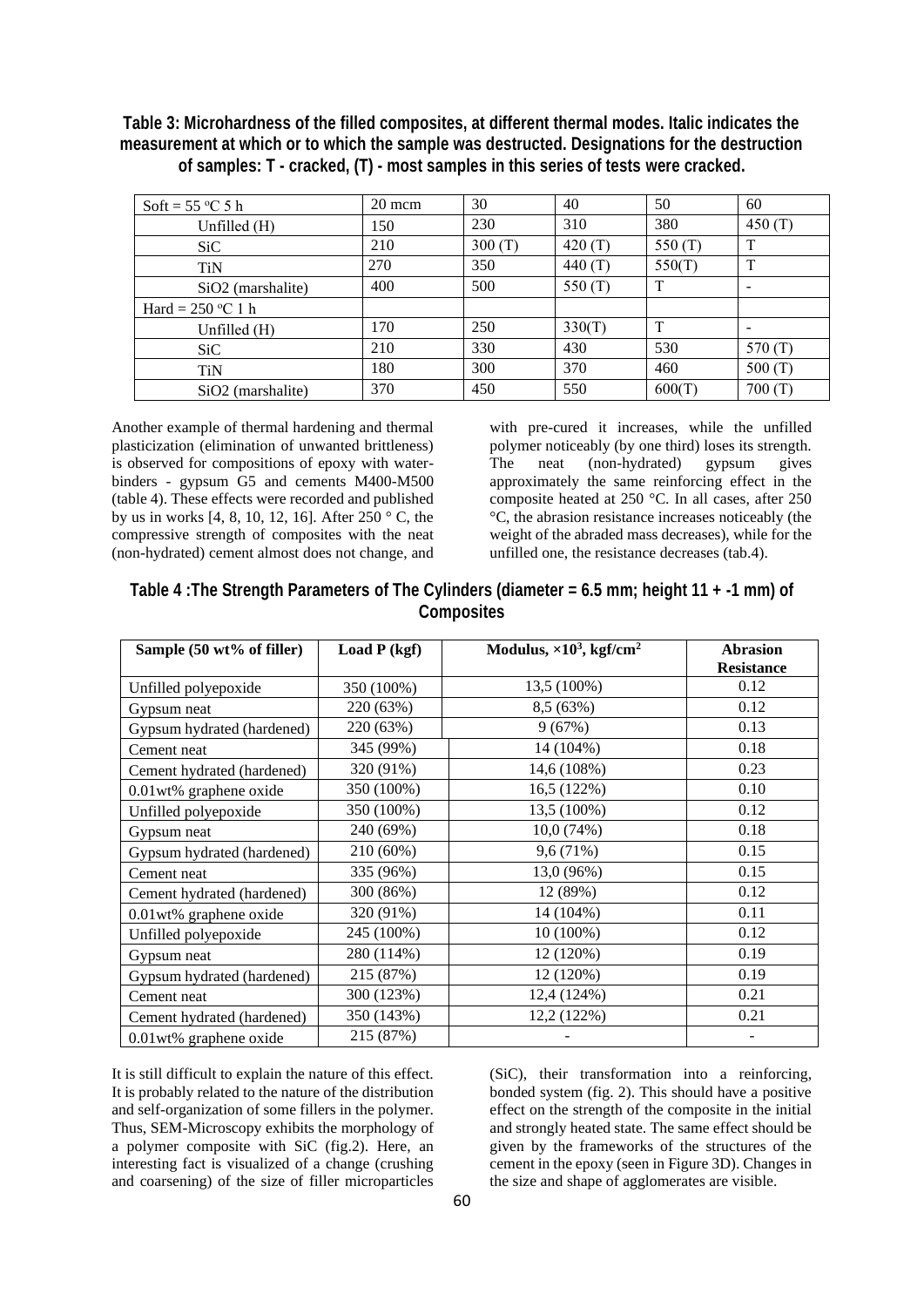

My working with many other fillers (graphite, graphenes, sands, nanosilica, cellulose, alumina) did not yet give us information about new heatstrengthened epoxy systems. Thus, now can talk about the property of silicate, carbide and some other (metallic - micro-iron [5]) fillers as optimal for the manifestation of declared effects in polyepoxides.

#### **Conclusion**

1. There are fillers capable of imparting the ability to harden (or plasticize) polyepoxide after heating at extreme (critical) temperatures. 250-300 °C, degrading pure polyepoxide or usually fillerd epoxy-composites. These effects are called "thermohardening" and "thermo-plasticization" of epoxy composites, and the corresponding fillers are called thermo-hardening (thermoplasticizing).

2. The reinforcing effect of fillers after heating at extreme temperatures is clearly visible on the example of compressive strength, micro-hardness, and abrasion wear resistance. These fillers include M500-cement, G5-gypsum, Fe-microparticles and SiC-carbide, and to some characteristics (microhardness) - TiN-itride and SiO2-marshalite.

3. The work shows a high perspective of filling of epoxides - for strengthening and imparting a new properties. The discovered effects of thermalhardening and thermal-plasticization show that such filling gives the epoxy composite previously uncharacteristic properties - that are very important in a number of critical applications for industry, repair and creation of new materials. They show good reserves for strengthening the thermal-strength of epoxies through simple filling by available fillers.

#### **References**

1. D., Starokadomsky, (2018). "Long life of Eрoxy", Nauka і Zhizn (Science & Life, in Russian). V.1, pp. 66-71. https://www.nkj.ru/archive/1030/32960/

- 2. Yu., Lipatov, (1991). "Physico-chemistry of filled polymers", Kiev, Naukova Dumka, 100 p.
- 2A.Ohrymenko, I., (1976). "Thermo-chem-resistant polymers", Leningrad, 33 p (in Russian).
- 3. Gorshunov, O.V., (2006). "Thermohysical properties of modified epoxy-polymers (Teplofizicheskie svojstva modif", epoxidnyh polymerov). Ph.D. Dissertation (N 01.04.14, phys-mat.sci., sci.curator - Sichkar T.G.), Kiev. 150 p. [in Russian].
- 4. D., Starokadomsky & M., Reshetnyk, (2019). "Microfilled Epoxy-composites, capable of thermo-hardening and thermo-plasticization after hard heating  $(200-300\degree\text{C})$  - for "infield\offroad" use in bio-, agro-medservice". Biomedical J. of Scientific & Technical Research, 19(1), 14118-14123, DOI: 10.26717/BJSTR.2019.19.003257
- 5. D., Starokadomsky, (2017). "Epoxy Composites with 10 and 50 wt % Micronanoiron: Strength, Microstructure, and Chemical and Thermal Resistance". Russian Journal of Applied Chemistry, 90(8), 1304- 1312.
- 6. D., Rassokhin, D., Starokadomsky, A., Ischenko, O., Tkachenko, M., Reshetnyk & L., Kokhtych, (2020). "Determining the strength and thermal-, chemical resistance of the Epoxy polymer-composite filled with Basalt micronano fiber in the amount of 15-80 % by weight". Eastern European J. of Advanced Technologies No.1/12 (104), 55-63. DOI: 10.15587/1729-4061.2020.200491 (Scopus - impact 1, 9).
- 7. D., Starokadomsky, M., Reshetnyk & D., Rassokhin, (2020). "Epoxy composites with 5 wt.% of njanodispersed magnetites and ferroxides. Strength, heat resistance, morphology". J. Material & Environmental Sciences, No.11(8), 1241-1249 jmaterenvironsci.com/Document/vol11/vol11\_ N8/JMES-2020-11109-Staromsky.pdf .
- 8. D.L., Starokadomsky; D.A., Rassokhin & A.A. Ishchenko, M.N., (2020). "Influence of gypsum filling on strength, thermal and chemical resistance of epoxy composites. Eastern European J. of Advanced Technologies, 5(12), (107), https://doi.org/10.15587/ 1729- 4061.2020.214399.
- 9. N.V., Sigareva; V.A., Barbash; O.V., Yashchenko; S.V., Shulga; D.L., Starokadomsky & B.M., Gorelov, (2020). "Influence of cellulose particles on chemical resistance, mechanical and thermal properties of epoxy composites". Biophysical Bulletin, 43, 57-70.
- 10. D.L., Starokadomsky & A. A., Ishenko, (2019). "Epoxy Composites Filled with Gypsum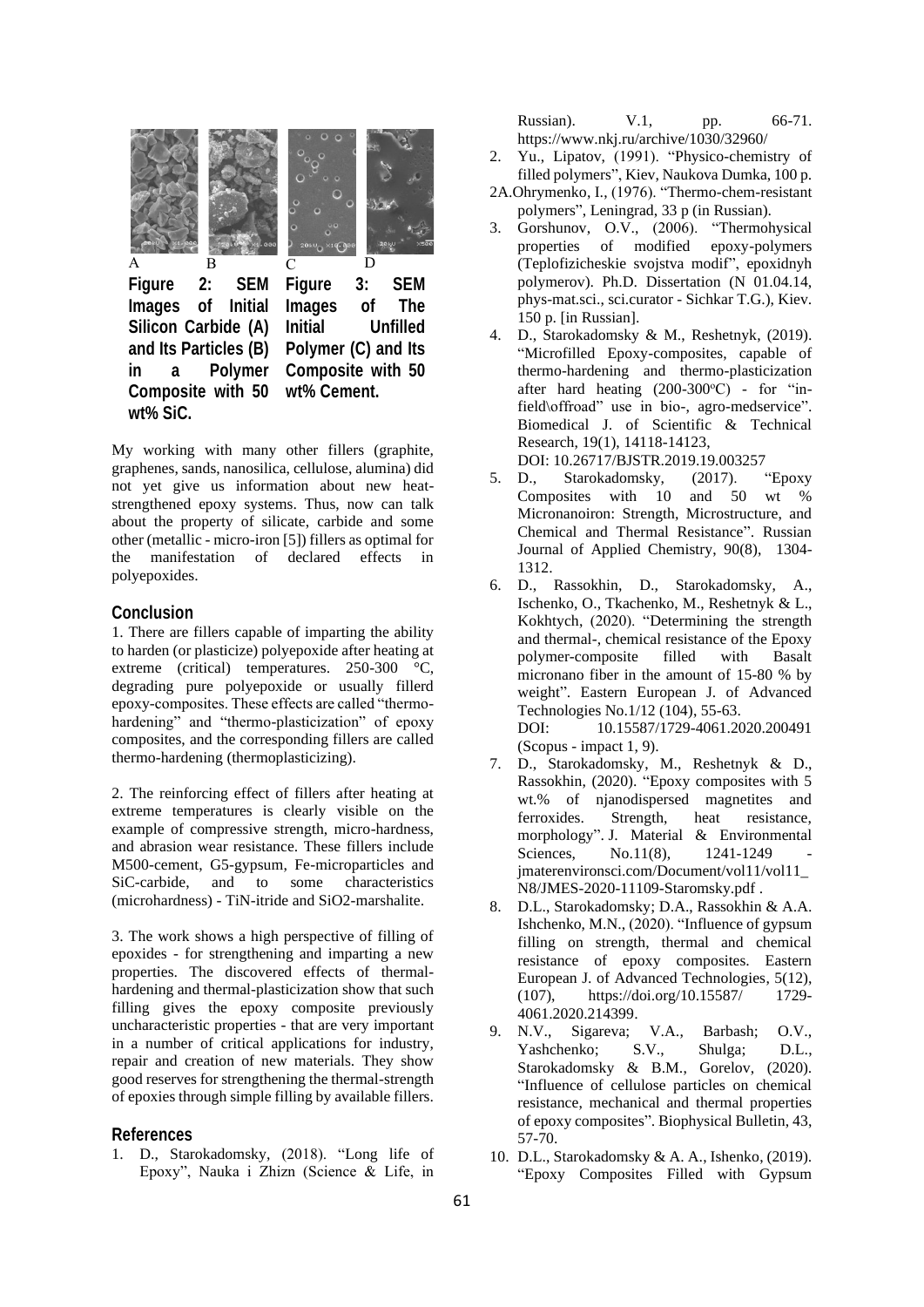(Alabaster G-5): A Possible Way to Strengthen, Stabilize, and Structure", in book "Composite Materials for Industry, Electronics, and the Environment. Research and Applications. Redactors: Omari V. Mukbaniani, Devrim Balköse, Heru Susanto, A.K. Haghi, NewYork, Apple Academic Press, 5, 350 р-Chapter 2, рр.25-43.

- 11. O., Polovina; B., Gorelov; A., Gorb; A., Nadtochiy; D., Starokadomsky; V., Kuryliuk & N., Sigareva, (2019). "Epoxy filled with bare and oxidized multi-layered graphene nanoplatelets: a comparative study of filler loading impact on thermal properties". Journal of Materials Science. (https://doi.org/10.1007/s10853-019-03523), p.1-20.
- 12. D.L., Starokadomsky, (2019). "Opportunities to create fire-resistant, heat-hardened and thermoplastic at 250°C epoxy-composite plastics with microdispersions of SiC, TiN and cement", Plastich. Massy, 5-6, 40-43, DOI: 10.35164/0554-2901-2019-5-6-40-43.
- 13. D., Starokadomsky; N., Sigareva; V., Mischanchuk; I., Garashenko & O., Tkachenko, (2013). "Analyse of behaviors "concentration of silica A300 - properties of epoxy-polymer", Plasticheskie Massy, 42-47 (ISSN: 0544-2901).
- 14. D.L., Starokadomsky, (2008). "About influence of non-modified nanosilica on physicochemical properties of epoxy-polymer composites", Russian J. Applied Chem., V.12, p. 2045.
- 15. D.L., Starokadomsky. "Influence of highly dispersed pyrogenic silicas on the processes of photopolymerization of oligoetheracrylates and properties of the obtained composites. Ph.D. Dissertation for Phys.-Chem.of Surfaces.", (sci.curator - Dr.of Chem., acad. A.A.Chuiko) - Ukraina, Kyiv, Chuyko Institute for Surface Chemistry, Nat.Acad.of Sci.Ukr.: 200 p.).
- 16. D., Starokadomsky, (2019). "On Strengthening of Epoxy-Composites by Filling with Microdispersions of SiC, TiN, and Cement", Chapter 4 in book "Composite Materials Engineering Modeling and Technology" - Editors: A.V.Vakhrushev, A.K.Haghi. - Apple Academic Press, NewYork, pp. 49-60.
- 17. Y, Danchenko; M, Kachomanova & Y, Barabash, (2018). "The acid-base interaction role in the processes of the filled diane epoxy resin structuring". Chemistry & Chemical Technology, 12 (2), 188-195.
- 18. Yu., Danchenko, (2018). "Epoxy composition with low inflammation", Patent Ukraine 116504 C08L 63/02, С09D 163/02, C09D 5/08, C09K 21/14. № а 201613006. Bull, 6, 4 p.
- 19. M., Danchenko Yu.; V., Popov Yu. & P., Sopov V., (2016). "Hermooxidativе and thermomechanical stability epoxy polymer

composites of construction. International Conference on Thermal Analysis and Calorimetry in Russia". (RTAC-2016): proceeding (St. Petersburg), 1, 702-706.

- 20. Buketov, A.V.; Sapronov, О.О.; Brailo, M.V.; Maruschak, P.О.; Yakushchenko, S.V.; Panin, S.V. & Nigalatiy, V.D., (2020). "Dynamics of destruction of epoxy composites filled with ultra-dispersed diamond under impact conditions". Mechanics of Advanced Materials and Structures, 27:9, 725-733. DOI: 10.1080/15376494.2018.1495788.
- 21. Buketov, A.; Brailo, M.; Yakushchenko, S. & Sapronova, A., (2018). "Development of Epoxy-Polyester Composite with Improved Thermophysical Properties for Restoration of Details of Sea and River Transport.Advances in Materials Science and Engineering, 6-12. https://doi.org/10.1155/2018/6378782.
- 22. Mostovoy, A.; Bekeshev, A.; Tastanova, L.; Akhmetova, M.; Bredihin, P. & Kadykova, Y., "The effect of dispersed filler on mechanical and physicochemical properties of polymer composites". Polymers and Polymer Composites, 1-8: sagepub.com/journalspermissions. DOI: 10.1177/0967391120929040

journals.sagepub.com/home/ppc.

- 23. Mostovoy, A.S. & Yakovlev, A.V., (2019). "Effect of Additions of Electrochemically Oxidized Graphite on the Physicochemical and Mechanical Properties of Modified Epoxy Composites". Russian Journal of Applied Chemistry, 92(10), 1439-1446, DOI: 10.1134/S1070427219100148.
- 24. Nizin, T.A., Selyaev, V.P. & Lowland, D.R., (2020). "Climatic resistance of epoxy polymers in a temperate continental climate: monograph", Saransk: Publishing house of Mordovs. University- 188 p. ISBN 978-5-7103- 4081-3.
- 25. Kupriyanova, E.; Osipchik, V.; Kravchenko, T.; Pachina, A. & Morozova, T. (2021). "Optimization of the properties of epoxy binders during their modification", adhesives. sealants. technologies. (in Russian) V. 4, p. 9 − 14, www.elibrary.ru/item.asp?id=45619589
- 26. "Anti-corrosion and fire-retardant properties of epoxy-silica and epoxy-titanium oxide composite coatings", (2000-2017) comp: L.A. Gnibeda consultant: V.M. Mikhalchuk; editor: V.A. Krotova. - Donetsk: DonNU, 2018 .- 24 p.
- 27. L., Vovchenko; O., Lozitsky; L., Matzui; V. Oliynyk & V. Zagorodnii, (2021). "Microwave shielding and absorbing properties of singleand multilayered structures based on two-phase filler/epoxy composites. Appl Nanosci. doi.org/10.1007/s13204-021-01765-z
- 28. J., Alexander; B.S.M., Augustine; S., Prudhuvi & A., Paudel, (2016). "Hygrothermal effect on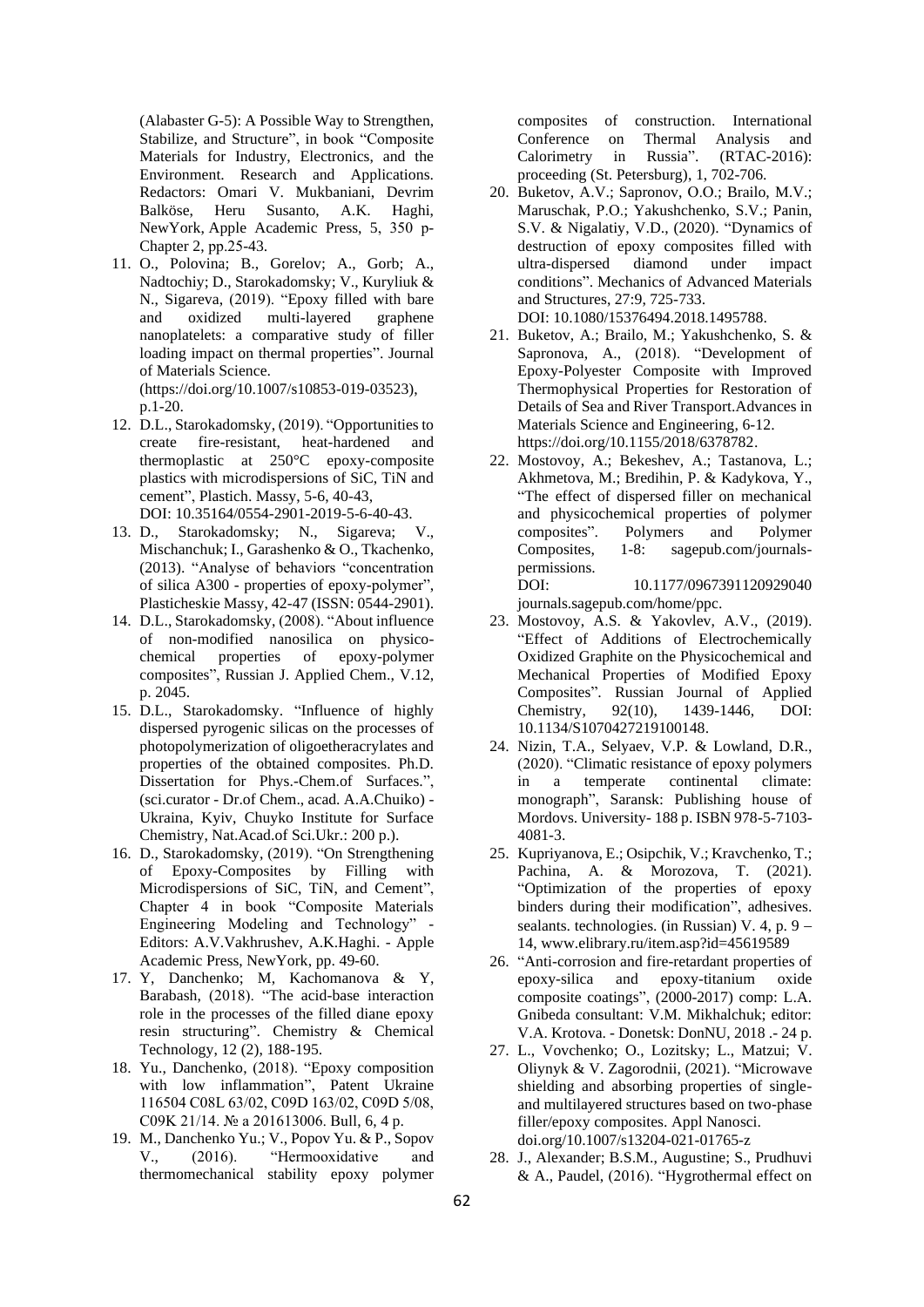natural frequency and damping characteristics of basalt/epoxy composites". Materials Today: Proceedings, 3(6), 1666-1671, https://doi.org/ 10.1016/j.matpr.2016.04.057.

- 29. Pawar, M., Patnaik, A. & Nagar., R., (2017). "Investigation on mechanical and thermomechanical properties of granite powder filled treated jute fiber reinforced epoxy composite", Polymer Composites. 38(4), 736-748. https://doi.org/10.1002/pc.23633.
- 30. Buketov, A., Brailo, M., Yakushchenko, S. & Sapronova, A., (2018). "Development of Epoxy-Polyester Composite with Improved Thermophysical Properties for Restoration of Details of Sea and River Transport", Advances in Materials Science and Engineering. P.6-12. https://doi.org/10.1155/2018/6378782.
- 31. Sun, Y., Chen, L. & Lin, J., (2017). "Thermal conductivity of epoxy composites filled by thermally reduced graphite oxide with different reduction degree", J. of Composite Materials, 51(12), 1743-1752. https://journals.sagepub.com/doi/10.1177/0021 998317696137.
- 32. Shen, D., Zhan, Z., Liu, Z., Cao, Y. & Yu, J., (2017). "Enhanced thermal conductivity of epoxy composites filled with silicon carbide nanowires". Scientific Reports, Vol. 7. https://doi.org/10.1038/s41598-017-02929-0
- 33. Matykiewicz, D., (2020). "Hybrid Epoxy Composites with Both Powder and Fiber Filler: A Review of Mechanical and Thermomechanical Properties". Materials, 13, 1802; doi:10.3390/ma13081802.
- 34. Amin, M., Ali, M. and Khattak, A., (2017). "Fabrication, mechanical, thermal, and electrical characterization of epoxy/silica composites for high-voltage insulation". Science and Engineering of Composite Materials, 25(4), DOI: https://doi.org/10.1515 /secm-2015-0445.
- 35. Xue, G., Zhang, B., Sun, M., Zhang, X., Li, J., Wang, L. & Song, C., (2018). "Morphology, thermal and mechanical properties of epoxy adhesives containing well-dispersed graphene oxide". International Journal of Adhesion and Adhesives.https://doi.org/10.1016/j.ijadhadh.2 018.10.011
- 36. Prabhudass, J.M. & Palanikumar, K., (2021). "Experimental investigation of Mechanical and Thermal properties of Coir-Kenaf reinforced epoxy composites". Materials Today: Proceedings, 44(5), 3834-3837, https://doi.org/ 10.1016/j.matpr.2020.12.338.
- 37. Sepetcioglu, H., Gunoz, A. & Kara, M., (2021). "Effect of hydrothermal ageing on the mechanical behaviour of graphene nanoplatelets reinforced basalt fibre epoxy composite pipes". Polymers and Polymer Composites, https://doi.org/10.1177/09673911

21992939.

- 38. J., Wang; P., Ren & F., Ren, et al., (2021). "Preparation of highly thermally conductive epoxy composites via constructing a vertically aligned foam of cetyltrimethylammonium bromide-graphene@polydopamine-multiwalled carbon nanotubes". J Mater Sci, 56, 7951-7965, https://doi.org/10.1007/s10853-021 -05795-4
- 39. Guo, W., Wang, X., Huang, J., Cai, W., Song, L. & Hu, Y., (2021). "Intrinsically antiflammable and self-toughened phosphorylated cardanol-derived novolac epoxy thermosets". Industrial Crops and Products, 166, 113496, https://doi.org/10.1016/j.indcrop.2021.113496.
- 40. Earp, B., Hubbard, J., Tracy, A., Sakoda, D. & Luhrs, C., (2021). "Electrical behavior of CNT epoxy composites under in-situ simulated space environments". Composites Part B: Engineering, 219, 108874, https://doi.org/ 10.1016/j.compositesb.2021.108874.
- 41. Pai, A., Shetty, R., Gagan, N., Padmaraj, N. & Kini, N.C., "Effect of carbonising temperature on mechanical response of coconut endocarp ash reinforced epoxy composites". Materials Research Innovations, doi.org/10.1080/14328917.2021.1915589.
- 42. Selvan, R.T.; Raja, P.V.; Mangal, P.; Mohan, N. & Bhowmik, S., (2021). "Recycling technology of epoxy glass fiber and epoxy carbon fiber composites used in aerospace vehicles". J. of Composite materials, doi.org/10.1177/0021998 3211011532.
- 43. Bogiatzidis, C. and Zoumpoulakis, L., (2018). "Development of Building and Insulation Epoxy Based Composite Materials Loaded with Construction and Demolition Wastes; Mechanical and Thermal- Insulation Behaviour Analysis". Journal of Materials Science Research and Reviews, 1(4): 1-11; Article no. JMSRR.44859, DOI: 10.9734/JMSRR/2018/ 44859.
- 44. M., Li, C., Tang, L., Zhang & S., Qi, (2017). "A thermally conductive epoxy polymer composites with hybrid fillers of copper nanowires and reduced graphene oxide". J Mater Sci: Mater Electron, 28, 15694-15700, https://doi.org/10.1007/s10854-017-7459-4.
- 45. Oguz, Z. & A. Erklig, Ö., (2021). "Effects of Hydrothermal Seawater Aging on the Mechanical Properties and Water Absorption of Glass/Aramid/Epoxy Hybrid Composites", Intern. Polymer Processing, XXXVI, 1, p.79-93 DOI 10.1515/ipp-2020-3963.
- 46. T., Zhou, X., Wang, X., Liu & D., Xiong, (2010). "Improved thermal conductivity of epoxy composites using a hybrid multi-walled carbon nanotube/micro-SiC filler". Carbon, 48. 1171-1176, https://doi.org/10.1016/j.carbon. 2009.11.040.